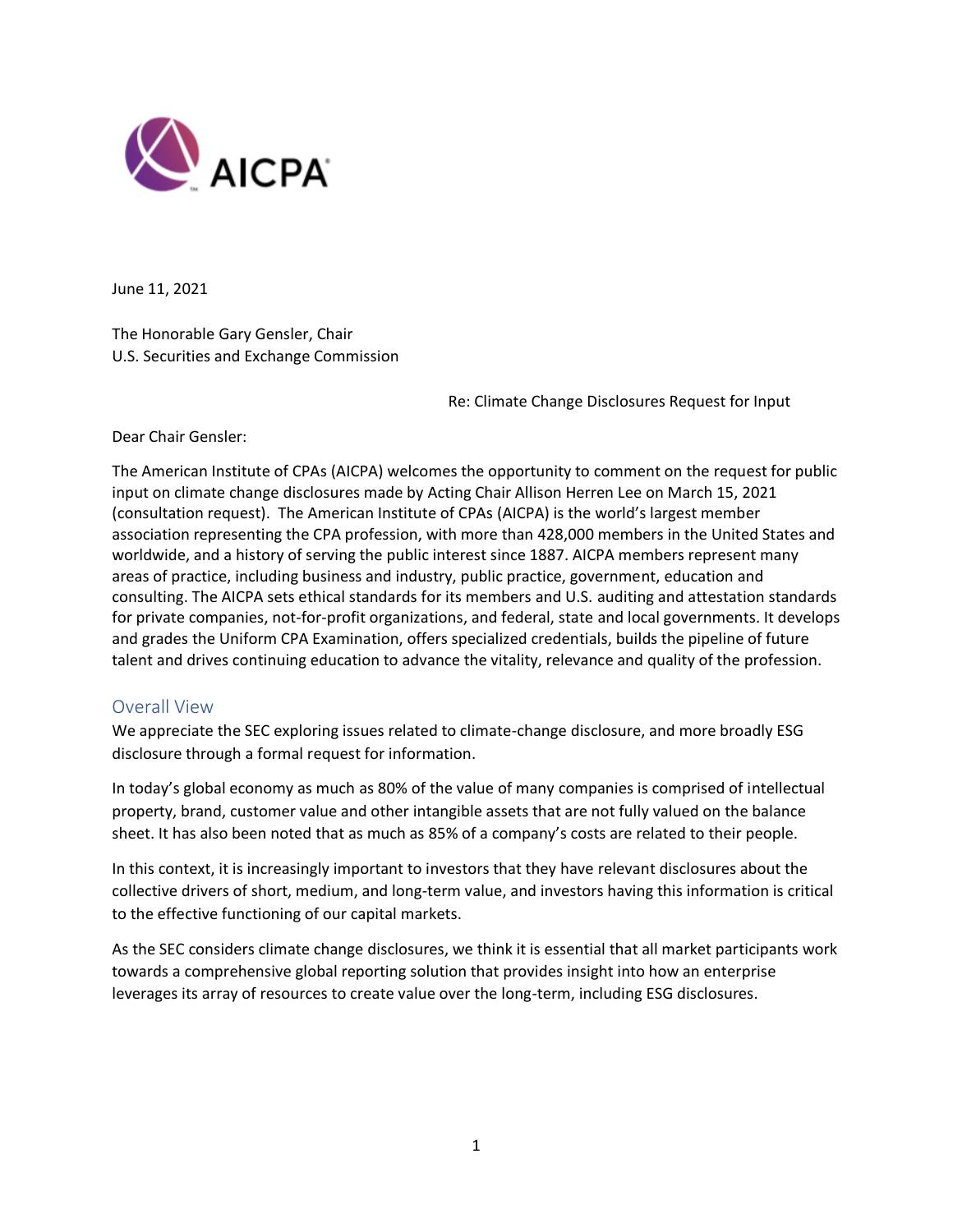### AICPA Comment Letter SEC Climate Change Disclosure Consultation

# Specific Areas of Comment

We have grouped the consultation questions and our responses thematically. Our responses are summarized below. Additional details are provided in the Appendix to this letter.

**Disclosures -** The AICPA supports the SEC seeking input on its consideration of climate-related disclosures in order to provide more consistent, comparable, and reliable information for investors and additional clarity for registrants.

In addition to climate-related concerns, four of the top five top issues cited in the World Economic Forum (WEF) 2021 Global Risk report are environmentally related. Further, there is an increasing expectation by investors that responsible businesses in today's eco-system address a broader range of ESG issues. Accordingly, should the SEC incorporate disclosure in financial filings, we support the concept of considering climate change disclosures as one component of a broader ESG framework.

Disclosures should include details regarding governance of the enterprise, especially with respect to responsibility for ESG and climate change strategy and risk management. Metrics and targets incorporated into the disclosures should be an appropriate subset of those used to manage the business.

**Standards and Frameworks** - The AICPA also supports the proposition that any climate-related disclosures be based on existing frameworks and standards. In the broader context, we continue to express our ongoing support of the Integrated Reporting <IR> Framework as a model for global corporate reporting.

We recommend that climate-related disclosures be aligned with the recommendations of the Task Force on Climate-Related Financial Disclosures (TCFD) framework. TCFD recommendations have become the global standard for climate change disclosures, increasingly required by regulators around the world.

We also advocate for the use of industry-specific disclosures based on Sustainability Accounting Standards Board (SASB) standards. SASB standards are comprehensive in nature, addressing ESG issues beyond climate change. Notably, the SASB standards enable companies to disclose financially material sustainability information to investors and may be used as a basis for suitable criteria in an attestation engagement.

SEC disclosures should be compatible with emerging international developments, in particular the formation of the IFRS Foundation International Sustainability Standards Board (ISSB) whose proposed objective is to set global sustainability standards under the Foundation's governance structure. We encourage continued engagement by the SEC in the efforts of the IFRS Foundation to ensure international coherence. Requirements should also be sufficiently flexible to accommodate evolving technical best practices, standards, and investor expectations. Use of a third-party standard setter that satisfies independence and other essential criteria for standard-setting, as expected by the market, would provide for responsive and responsible decisions on evolving best practices while still allowing the SEC to require specific disclosures, where appropriate.

**Assurance** – Key components contributing to the trust in, and effectiveness of, our financial reporting system include management responsibility for the financial statements and controls over reporting, along with assurance provided by licensed professionals who are held accountable to core values of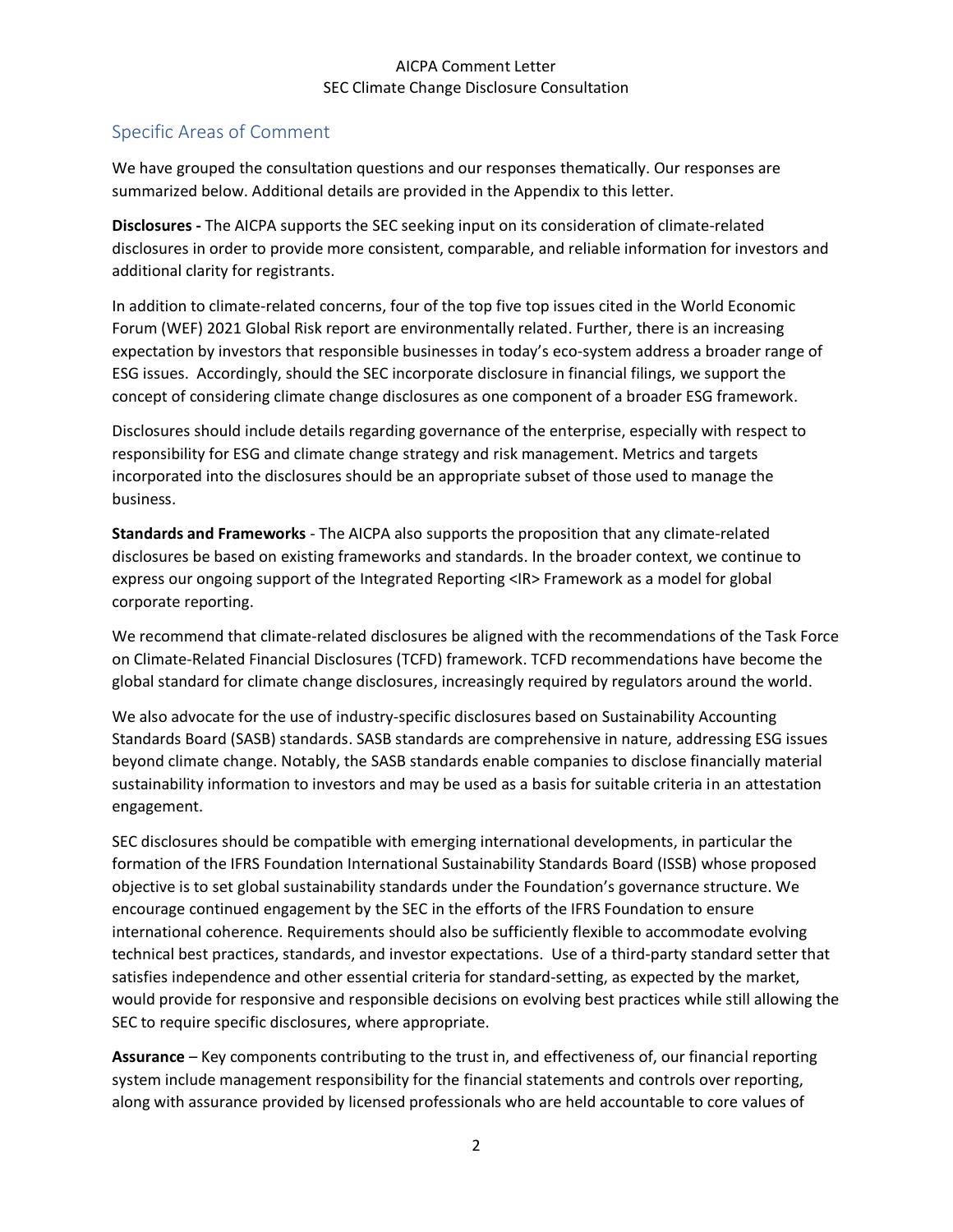### AICPA Comment Letter SEC Climate Change Disclosure Consultation

integrity, objectivity and independence, who are required to follow comprehensive standards of practice and are subject to independent inspection. Accordingly, we support the SEC's consideration of assurance over climate-related disclosures as well.

As you are aware, CPAs follow professional attestation standards and guidance and are uniquely qualified and well positioned to help enhance the reliability of ESG-related disclosures.

**Internal controls over ESG-related disclosures** – A foundation of quality reporting by company management is essential for reliable, comparable and relevant information. The quality of information is also essential to a successful assurance engagement. Given the critical need for effective governance over ESG and climate risk strategies, disclosures, and controls, we also support additional measures to ensure reliability, which includes having effective internal controls and processes in place with respect to ESG information. In the Institute of Internal Auditors' Three Lines of Defense model, management control is the first line of defense in risk management, the various risk control and compliance oversight functions established by management are the second line of defense (this includes internal audit), and independent assurance is the third. Each of these three "lines" plays a distinct role within the organization's wider governance framework.

In the context of financial reporting, the vast majority of companies use COSO's Internal Control – Integrated Framework (ICIF) to design and assess the effectiveness of internal control over financial reporting (ICFR). COSO's ICIF has broader applicability to non-financial reporting as well. We believe the ICIF and the knowledge gained in using it, can be effectively leveraged and applied in the context of ESG disclosures. Applying ICIF could help companies design effective internal controls related to ESG information and, as a result, provide disclosures that are relevant, comprehensive, accurate, and are in compliance with any applicable rules.

#### **Other Considerations –**

*Measurement -* We believe that measurement and disclosure of GHG emissions is essential to the management of emissions, and an efficient carbon market is critical to the achievement of any targeted reductions in a cost-effective manner.

*Structured data -* It is important that ESG information is easily accessible and therefore digitized. The SEC has amassed a robust database of financial disclosures which are structured using XBRL. Structured data allows for the information to be more easily searched, consumed and analyzed. Structuring of ESG data would offer users a cost-effective manner to consume this information similarly to how they consume financial information. The benefits of easier reporting, accessibility and analysis that are provided to issuers, investors, regulators, and authorities through electronic financial reports could also be achieved for ESG disclosures.

*Transition period -* While we support the consideration of climate-related disclosures, given the complexity of climate change information (e.g., as in the case of scenario analysis), we also see the need for a degree of flexibility with respect to any disclosure requirements. In particular, consideration should be given to providing safe harbor from liability for providing forward-looking disclosures. It may also be necessary to provide a transition period for issuers to prepare to report complete, accurate, and reliable information.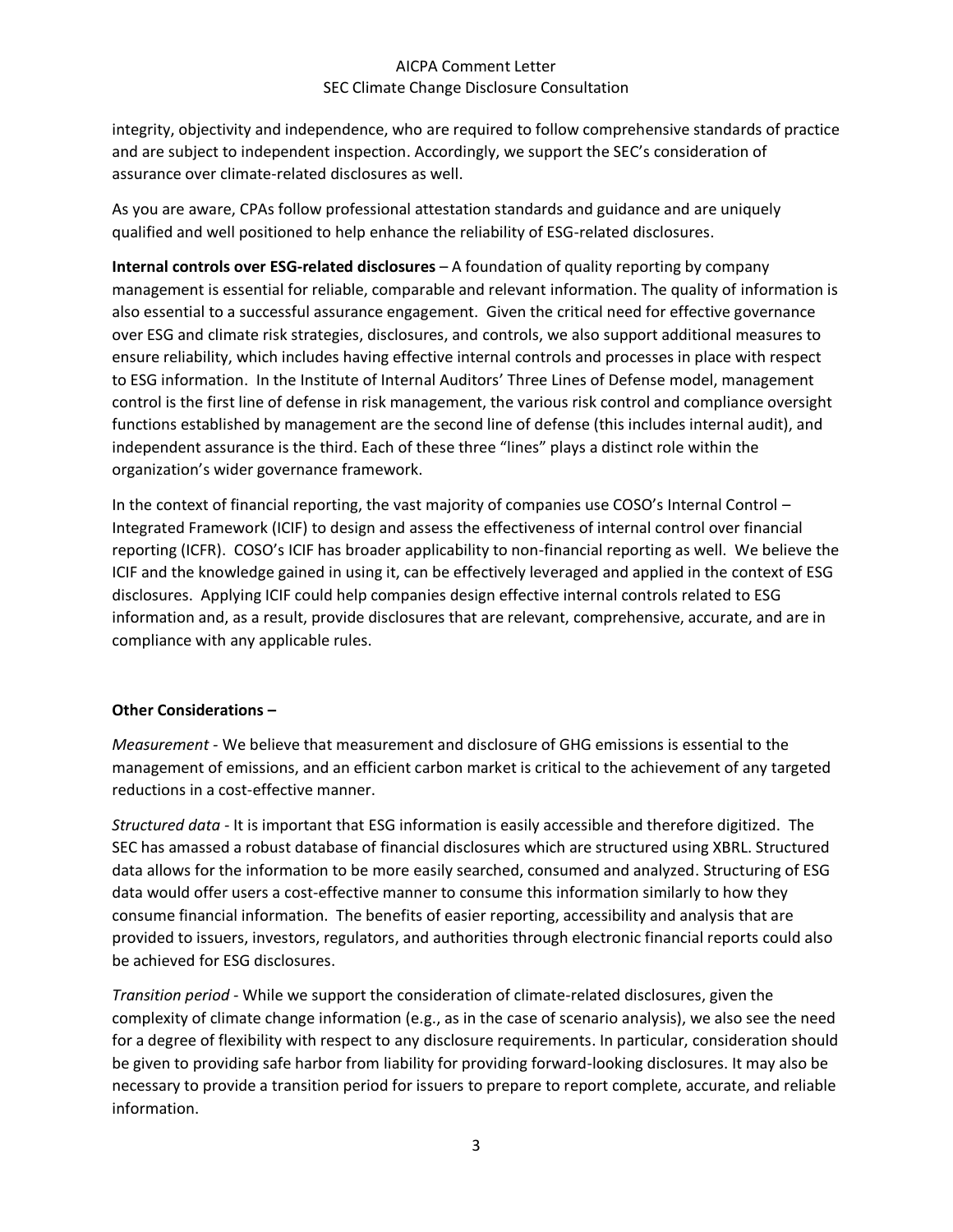### AICPA Comment Letter SEC Climate Change Disclosure Consultation

We appreciate the SEC taking leadership on this critical issue and would be pleased to discuss our comments or answer any questions regarding the views expressed in this letter.

Respectfully,

offry

Susan S. Coffey, CPA, CGMA

Chief Executive Officer – Public Accounting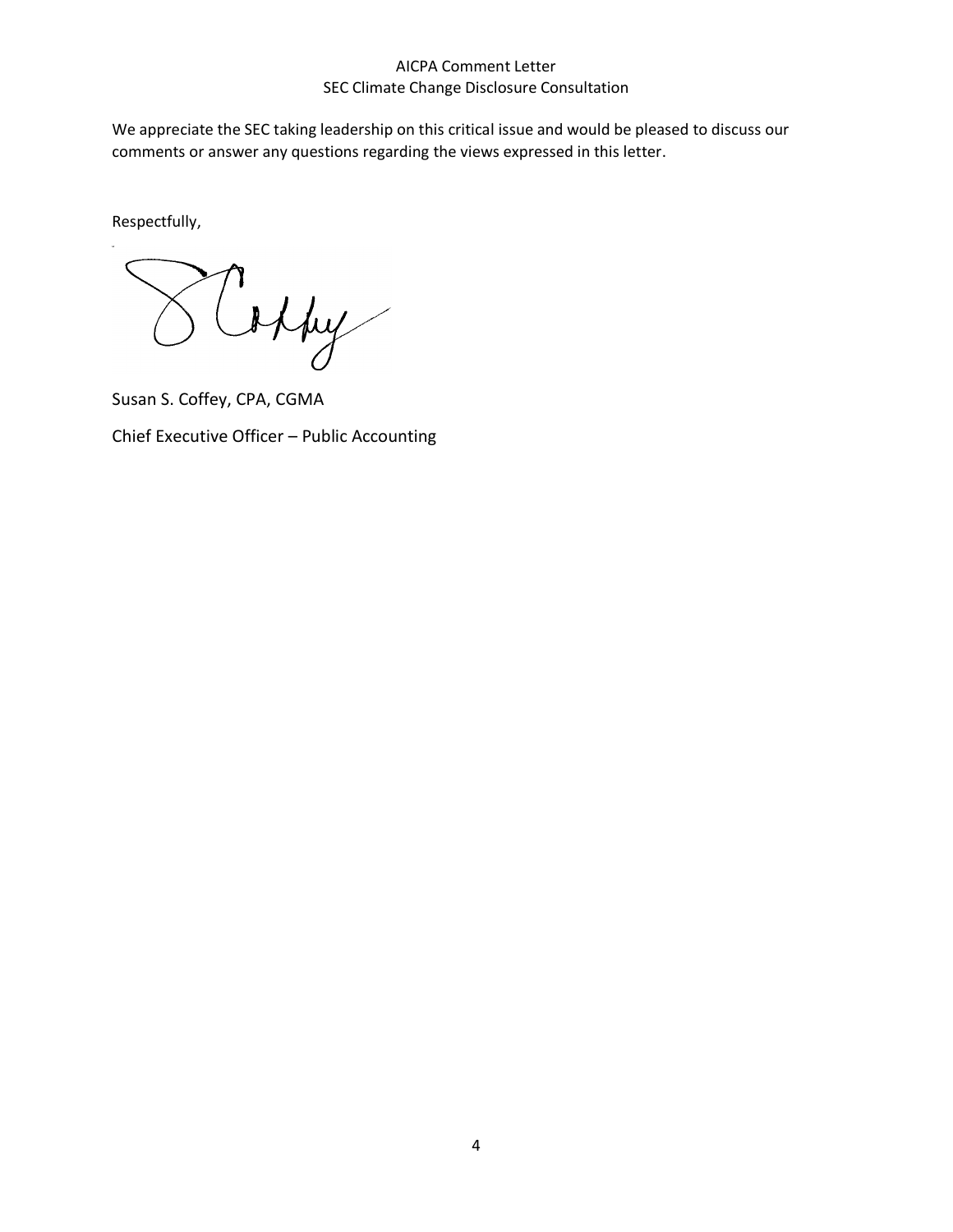### **Disclosures**

**Consultation request:** The initial series of questions in the consultation request focuses on climate change disclosures and how to best provide reliable information to investors while providing greater clarity to registrants. The closing series of questions broadens the scope and asks whether climate change disclosures should be one component of a broader ESG framework. Additional disclosure related questions addressed the best approach for requiring such disclosures and how governance and oversight of risks and impacts should be disclosed, including whether disclosures should include the connection between executive or employee compensation and climate change risks and impacts.

### **Notes in support of AICPA perspectives:**

Additional disclosures about the drivers of enterprise value are critical to investors and to the effective functioning of our capital markets. Company value in today's economy is driven increasingly by intangible assets and especially the contributions of employees. <sup>1</sup> Clearly, the need for more information by investors about a company's human capital resources has been recognized by the recent update to Regulation S-K, including as a disclosure topic information about registrant's human capital resources.

The AICPA is an original Foundation Partner of the International Integrated Reporting Council (IIRC) (which recently merged with the Sustainability Accounting Standards Board to form the Value Reporting Foundation). The <IR> Framework provides principles-based guidance for comprehensive, connected, holistic reporting that draws on the broad base of capitals (financial, manufactured, intellectual, human, social and relationship, and natural) that companies deploy in their value creation process, thereby improving the quality of information available to providers of capital.

Congruent with this holistic perspective, in response to the recent IFRS Consultation Paper on Sustainability Reporting, the AICPA & CIMA advocated that the proposed IFRS Foundation Sustainability Standards Board be given the mandate to address all sustainability topics relevant to enterprise value creation at the outset; that its long-term strategic ambition should be to cover all material non-financial disclosures relevant to sustainability and enterprise value creation.

This approach is consistent with recommendations made by the SEC Investor Advisory Committee Relating to ESG Disclosure (As of May 14, 2020).<sup>2</sup> Asserting that "the time has come to address this issue" the Committee recommended a principle-based framework, for decision-useful information that would level the playing field among all issuers regardless of market cap size of capital resources. The Committee also noted that disclosures should be "based upon the same information that companies use to make their own business decisions."

We think it is also noteworthy that while the primary mandate of the Securities and Exchange Commission is to address the needs of investors, registrants, and other public securities market participants the broader expectations of business are being challenged, debated and in many cases changing. This shift has often been highlighted by reference to the 2019 statement by the Business Roundtable<sup>3</sup>, an association of the chief executive officers (CEOs) of leading U.S. companies which has essentially redefined the purpose of a corporation. The statement, which 181 CEOs signed, committed the executives to lead their companies for the benefit of all stakeholders.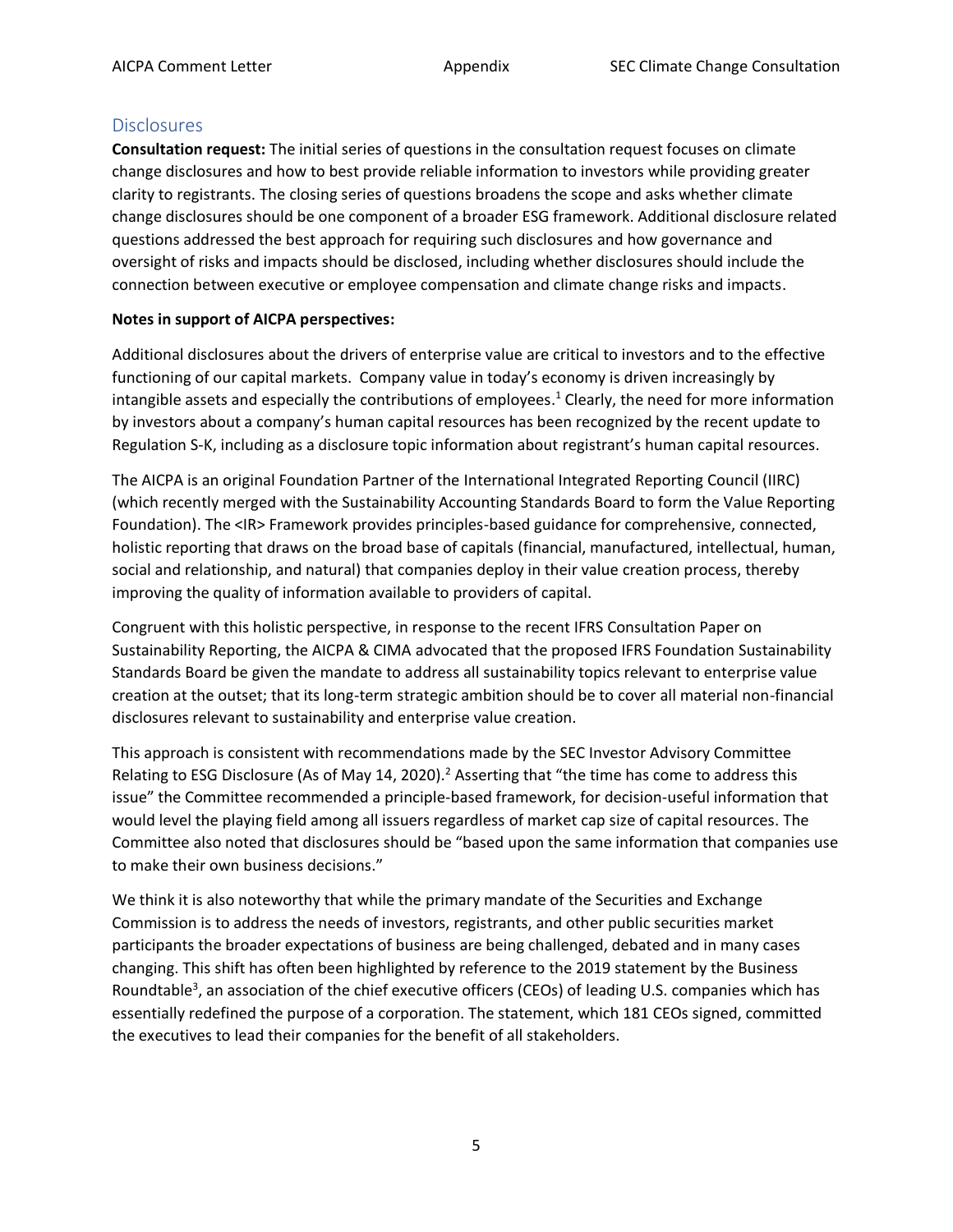# Disclosures (cont'd)

While we are not advocating for a broadening of the remit of the SEC, we think it is essential that all interested parties work towards a global reporting solution that provides insight into how an organization leverages its array of resources to create value over the long-term for the benefit of not only shareholders, but for a wider range of stakeholders. On this front, we support the recent update to the International Federation of Accountants (IFAC) Enhancing Corporate Reporting<sup>4</sup> report which outlines a multi-stakeholder Sustainability Building Blocks approach that encompasses a broader scope of sustainability issues, along with the sub-set that are material to enterprise value creation and therefore, of primary interest to investors or other providers of capital.

## Standards and Frameworks

**Consultation request:** The consultation request also included a number of questions about standards and frameworks. These questions included the use of industry developed standards, industry-specific standards, standards setting, and standards setters. Other details included the level of granularity for industry-specific disclosures and "comply or explain" provisions with respect to compliance with standards or frameworks.

### **Notes in support of AICPA perspectives:**

To the extent possible, SEC disclosures should be aligned with other emerging international developments, including standards set by the new IFRS Foundation proposed International Sustainability Standards Board (ISSB) and that any climate-related disclosures be based on existing frameworks and standards. The <IR> Framework is an industry-agnostic framework geared towards comprehensive reporting of the drivers of the enterprise value creation process. It is not specifically targeted to climatechange or sustainability reporting.

The TCFD Framework, which has become the global standard for climate change reporting, is also industry agnostic. The Task Force has created supplemental guidance for the finance sector, as well as guidance for non-financial sectors that was based on the twelve industries that account for the largest GHG emissions, energy usage and water usage. However, while disclosure of climate-related information has improved over time, the quantity and quality of disclosure has not been as robust as hoped for. According to feedback received by the TCFD "The top-cited issue by preparers on implementing the Metrics and Targets recommendation was the lack of standardized industry metrics." 5

The Sustainability Accounting Standards Board (SASB) has created industry-specific standards across 77 industries in 11 sector categories. SASB standards are developed in accordance with their conceptual framework that sets out the concepts, objectives and principles that provide guidance for their standard setting process. Significant research and market engagement at both the industry and company level are key to SASB's evidence-based, market driven approach to setting its standards.

SASB standards are categorized using the Sustainable Industry Classification System® (SICS®) developed by SASB which uses sustainability profiles to group companies into sectors and industries "in accordance with a fundamental view of their business model, their resource intensity and sustainability impacts, and their sustainability innovation potential." SASB has also developed a Materiality Map to identify industry- specific issues likely to be material for a company.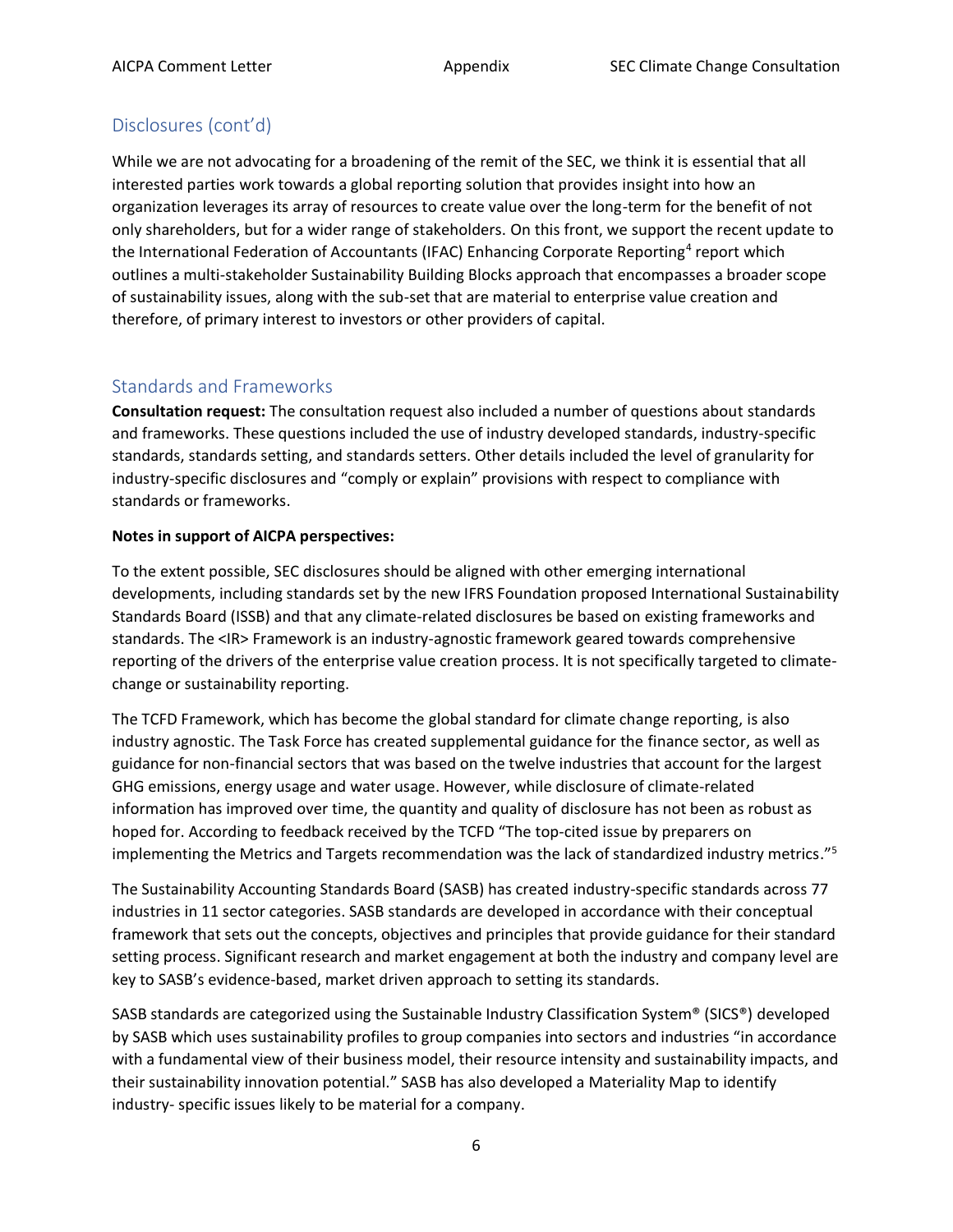# Standards and Frameworks (cont'd)

Notably, the SASB recently published a 2021 *Climate Risk Technical Bulletin* which is designed "to help investors better understand, measure and manage their exposure to climate-related risks and opportunities." <sup>6</sup> Applying the SASB Materiality Map, this Bulletin provides a detailed mapping of the types of climate risk likely to be financially material in each industry. It also provides recommendations for preparers "on how industry-specific climate risk can be more effectively measured, managed, and disclosed."

The SASB standards are designed to enable the reporting of financially material sustainability information to investors and may be used as a basis for sustainable criteria in an attestation engagement.

As part of the effort to advance the cause of global alignment of corporate reporting, the IIRC and SASB have merged their organizations into a new organization – The Value Reporting Foundation. The combined organization will maintain the integrated reporting framework, advocate integrated thinking, and set sustainability disclosure standards for enterprise value creation.

In addition, key sustainability reporting framework and standards-setters have already identified how their different frameworks and standards can be used together to meet the information needs of a company's investors. The CDP, CDSB, GRI, IIRC and SASB *[Statement of Intent to Work Together Towards](https://29kjwb3armds2g3gi4lq2sx1-wpengine.netdna-ssl.com/wp-content/uploads/Statement-of-Intent-to-Work-Together-Towards-Comprehensive-Corporate-Reporting.pdf)  [Comprehensive Corporate Reporting](https://29kjwb3armds2g3gi4lq2sx1-wpengine.netdna-ssl.com/wp-content/uploads/Statement-of-Intent-to-Work-Together-Towards-Comprehensive-Corporate-Reporting.pdf)* illustrates how existing frameworks and standards can be interoperable to meet ESG reporting needs. Further, their publication *[Reporting on enterprise value:](https://29kjwb3armds2g3gi4lq2sx1-wpengine.netdna-ssl.com/wp-content/uploads/Reporting-on-enterprise-value_climate-prototype_Dec20.pdf)  [Illustrated with a prototype climate-related financial disclosure standard](https://29kjwb3armds2g3gi4lq2sx1-wpengine.netdna-ssl.com/wp-content/uploads/Reporting-on-enterprise-value_climate-prototype_Dec20.pdf)* illustrates how their frameworks and standards, along with elements of the TCFD framework, could provide a starting point for global climate-related financial disclosure.

### Assurance

**Consultation request:** Another group of questions in the consultation addressed how disclosures should be enforced or assessed, including whether and how audit or assurance requirements should be required; also how to ensure meaningful disclosures, along with other measures to ensure the reliability of disclosures such as executive certification of the information disclosed and/or the controls around such reporting.

#### **Notes in support of AICPA perspectives:**

Sustainability assurance is increasingly being expected by shareholders, regulators, investors, and other stakeholders. According to the CFA Institute's 2017 *Environmental, Social and Governance (ESG) Survey*, which includes responses from over 1,500 portfolio managers and research analysts, 69% of portfolio managers and research analysts think it is important that ESG disclosures be subject to independent verification. Additionally, the TCFD's final Report states that "Disclosures should be reliable, verifiable and objective."<sup>7</sup> The proposed European *Corporate Sustainability Reporting Directive* includes provisions that, if adopted, would initially require companies in the European Union to obtain limited assurance on reported sustainability information with an option to move towards reasonable assurance in the future.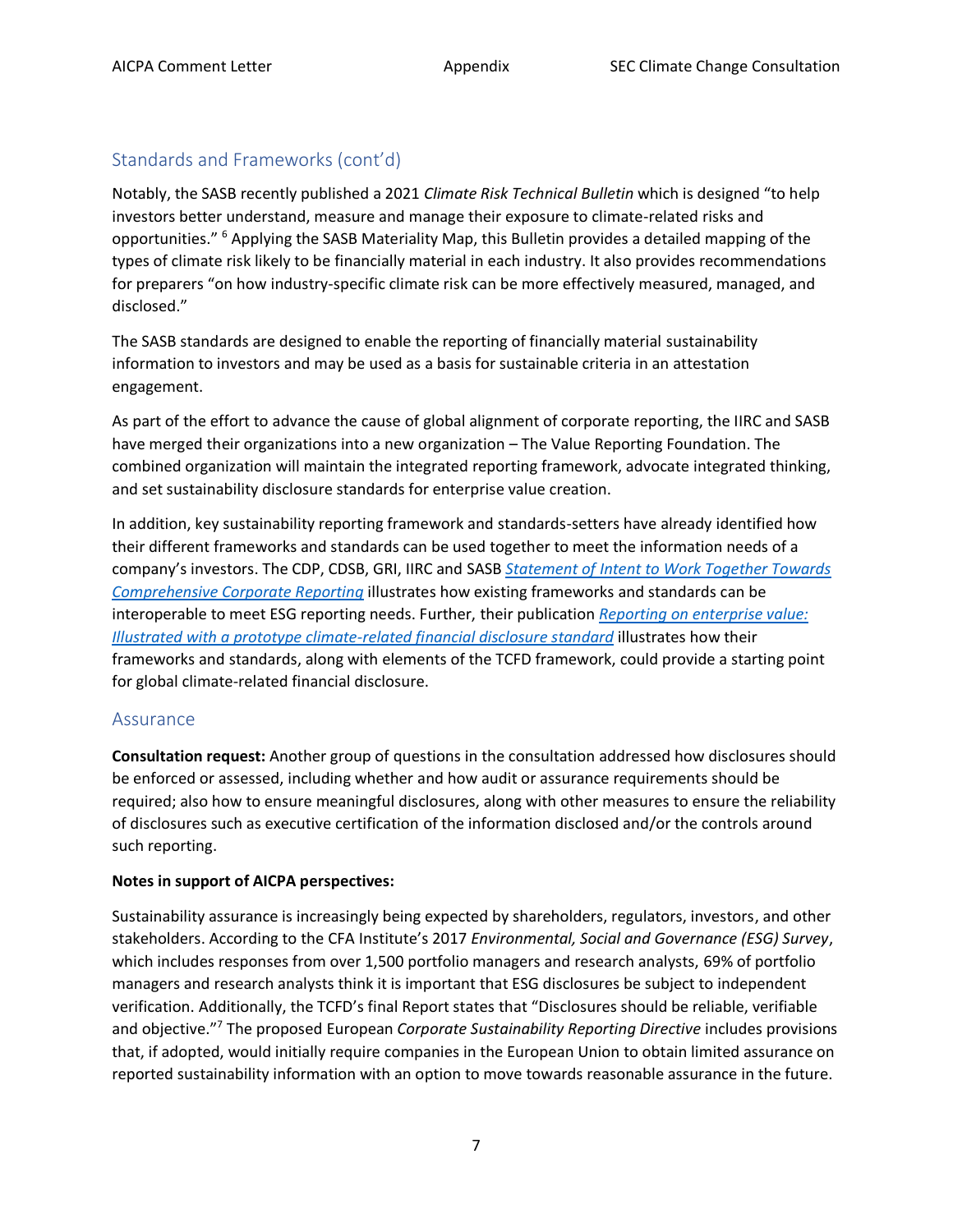As highlighted in the overview developed by the AICPA and the Center for Audit Quality, *ESG Reporting and Attestation: A Roadmap for Audit Practitioners*, "Third-party assurance from an independent accounting firm can enhance the reliability of ESG information reported by companies, in a manner similar to the process that occurs with audits of financial statements and internal control over financial reporting." <sup>8</sup> The AICPA has also developed a guide *Attestation Engagements on Sustainability Information (Including Greenhouse Gas Emissions Information)* to assist CPAs when performing examination or review engagements on sustainability information applying the AICPA's Statements on Standards for Attestation Engagements (SSAEs).

Critical to the assurance process is the ability of an enterprise to produce high quality, reliable information. This is dependent upon good governance. While most companies have sufficient controls in place to produce auditable financial statement information, ESG data is often not subject to the same governance and control processes. Therefore, we think it is important for companies to establish effective processes and internal controls over this ESG information.

## Other Considerations

**Consultation request:** Measurement issues in the consultation request included questions related to disclosures, preparers, and markets. Other considerations addressed in this section include the need for flexibility, safe harbor provisions, and the possible need for a transition period for any disclosure requirements.

### **Notes in support of AICPA perspectives:**

*Measurement* – With respect to the use of quantified information by markets, investors are clearly interested in incorporating ESG information in their analysis and portfolio construction. However, they currently rely extensively on third party ESG data providers which is a sub-optimal solution. As a result, markets are not accurately pricing the externalities of climate change or other ESG issues, and as such, these issues are not appropriately reflected in the cost of capital.

The TCFD recommendations are a framework structured around four core themes of governance, strategy, risk management, and metrics and targets. Key metrics include Scope 1, Scope 2 and Scope 3 emissions. Achievement of emission reductions for many companies will not only involve strategies to reduce emissions that are controllable by the organization, but also offsetting emissions via carbon markets. While acknowledging that establishing carbon markets is beyond the remit of the SEC, a recent report by the Market Risk Advisory Committee of the Commodity Futures Trading Commission (CFTC) notes that while disclosure is a critical building block, "financial markets will only be able to channel resources efficiently to activities that reduce greenhouse gas emissions if an economy-wide price on carbon is in place at a level that reflects the true social cost of those emissions." <sup>9</sup>

Companies are conducting TCFD recommended climate scenario analyses. However, a 2019 study by the TCFD found that the disclosure around these analyses with respect to strategy or financial impact is limited.

Further, academic research funded by our organization on TCFD implementation by Australian listed companies revealed a significant gap in both the quantity and quality of climate-related disclosures between the largest ASX 100 companies and the bottom 200 companies This research concluded that